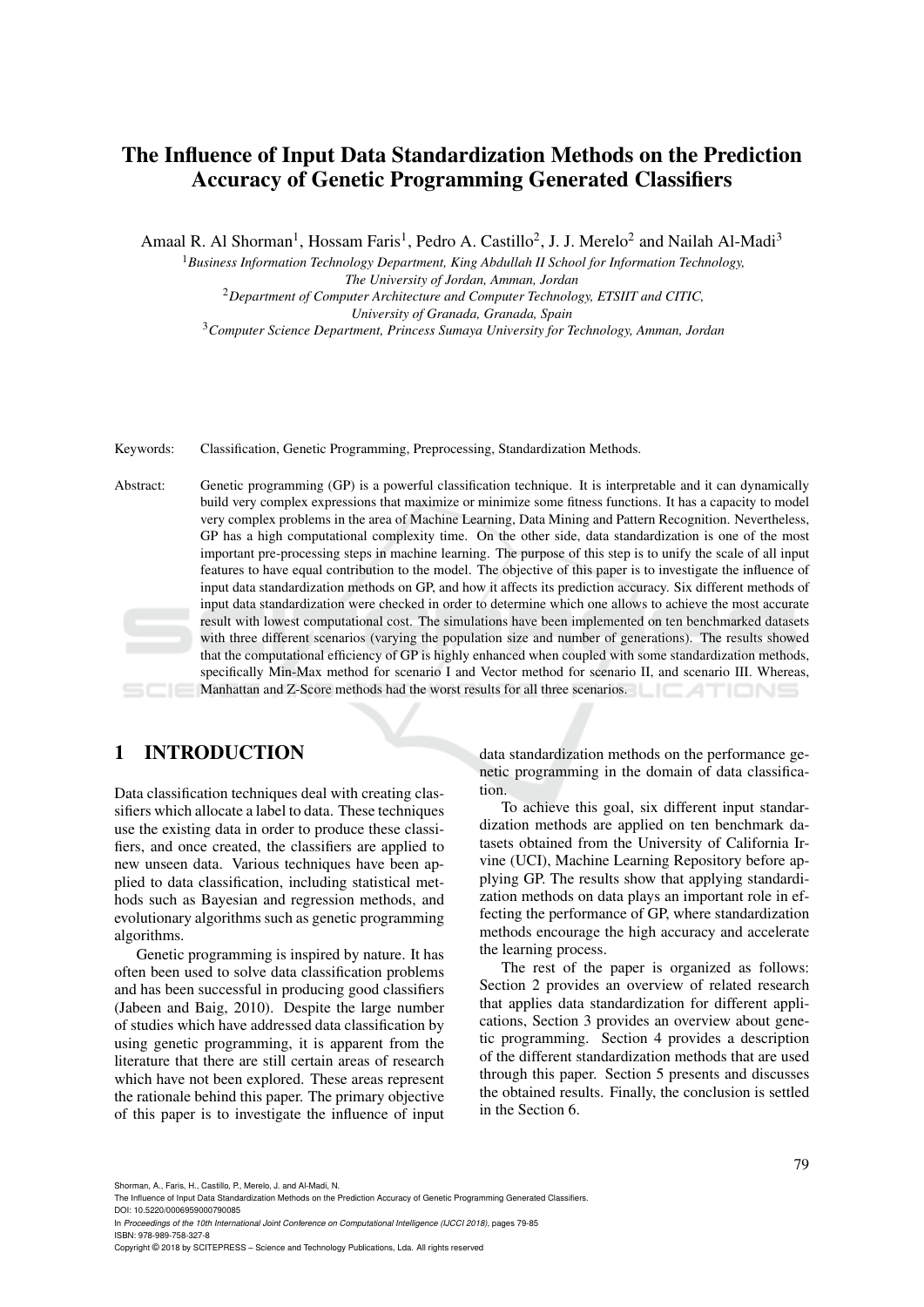### 2 RELATED WORK

Data preprocessing is a very important step that should be done before running any data mining task. One of these methods is data standardization, which has an effect on the performance of applied algorithms. researchers have been studying this effect using different algorithms, and on different applications.

In (Anysz et al., 2016), the authors studied the effect of six data standardization methods applied on data before using Artificial Neural Network (ANN) to classify the data. The results of their research showed that two standardization methods decreased the errors achieved by ANN. They also suggested that similar to tunning ANN parameters for the targeted problem, some work should be done for data standardization to choose the best method that suits the problem.

The authors of (Wang and Zhang, 2009) analyzed the effect of applying four data standardization methods on the results of fuzzy clustering, which were used for analyzing the spatial distribution of water resources carrying capacity of 17 regions in Shandong Province, China. The data has four numerical features, describing the water resources. The results suggest to use two methods which are: maximum value standardization method and mean value standardization method.

Another research that tested data standardization with water related data was proposed in (Cao et al., 1999). The authors used multivariate approach to analyze the river water quality. They tested two standardization approaches, and found that they did not work well for this type of problems, therefore, they proposed a new data standardization methods that includes water quality standards which achieved better results compared to other tested approaches.

The research of (Griffith et al., 2016) compared two standardization methods across number of scenarios to examine the types of heterogeneity using three datasets. The researchers found that methods of standardization and the population characteristics had only a small influence on heterogeneity.

This paper is differentiated that it studies the effect of using data standardization on GP accuracy. Moreover, it studies the effect of combining data standardization with different GP parameters (population size and number of maximum generations). It also uses six data standardization methods applied on ten benchmarked datasets.



Figure 1: Example of basic tree representation in GP.

# 3 GENETIC PROGRAMMING

Genetic Programming (GP) is an evolutionary algorithm which is inspired by the principles of Darwinian evolution theory and natural selection (Koza, 1992). GP is domain-independent modeling technique that automatically solves problems without having to tell the computer explicitly how to do it. (Koza, 1991). GP it is commonly referred to as symbolic regression or symbolic classification according to the task that it performs. The concept of GP was first introduced by John Koza in (Koza, 1991).

GP algorithms works iteratively as an evolutionary cycle, evolving a population of computer programs or models represented as symbolic tree expressions. Traditionally the evolved models are LISP programs. Since GP automatically evolves both the structure and the parameters of the mathematical model, LISP gives GP more flexibility to handle data and structures that can be easily manipulated and evaluated. For example, the simple expression:  $((X +$  $cos(Y)$ ) − (3 × *Z*)) is represented as shown in Figure 1.

In Figure 2, we show the evolutionary process of GP. In more details, the cycle is described as follows:

- Initialization: the GP cycle starts by generating an initial population of random computer programs (also known as individuals) using a predefined function set and a terminal set.
- Fitness Evaluation: the fitness value for each individual is computed based on a defined measurement.
- Selection: based on the fitness values of the individual, some of these individuals are chosen for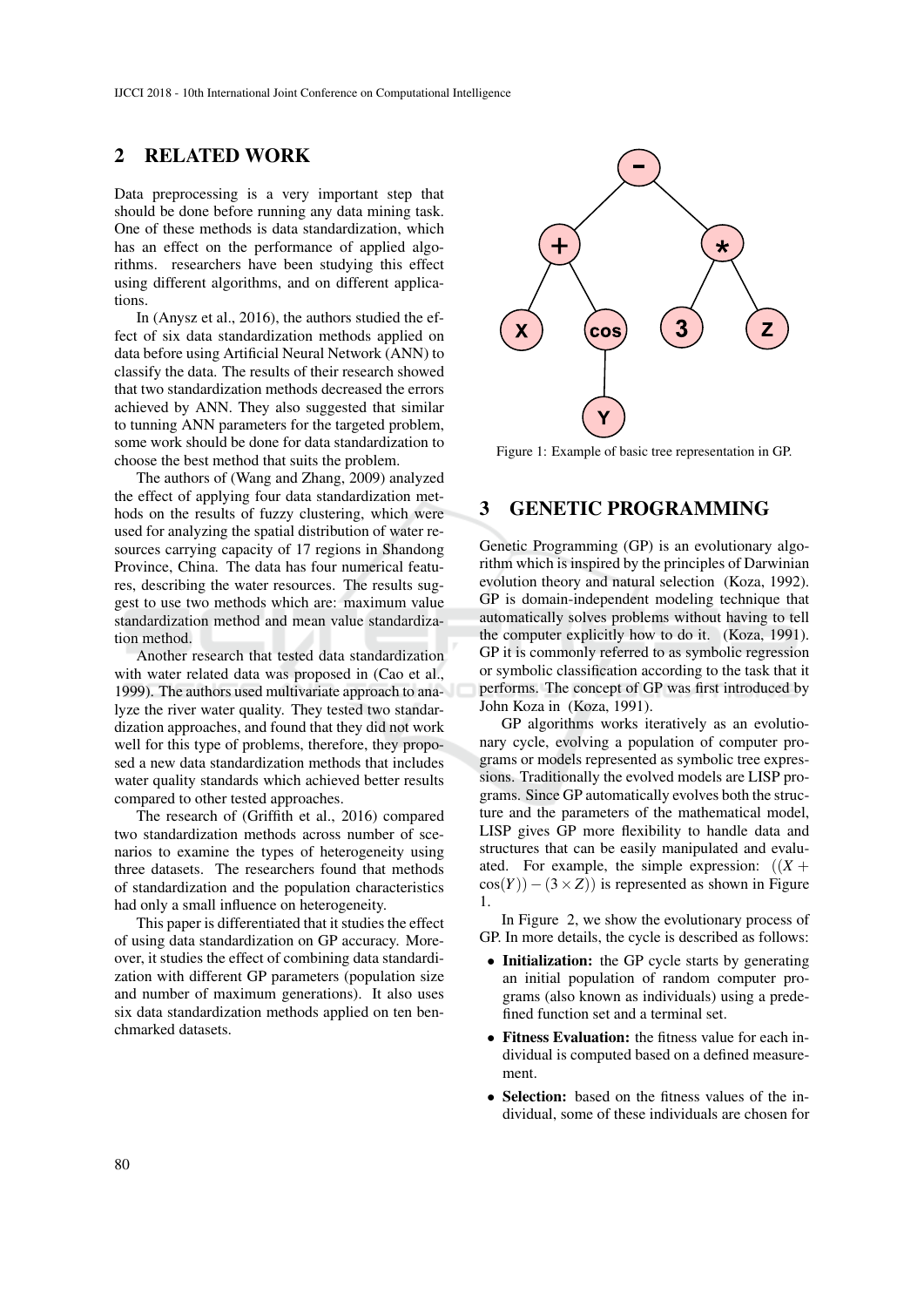

Figure 2: Main loop of the GP (Sheta et al., 2014).

reproduction. Selection is done using some selection mechanism (i.e; Tournament selection).

- Reproduction:in this process, different reproduction operators are applied in order to generate new individuals. These operators usually include crossover, mutation and elitism. Crossover operator swaps two randomly chosen sub-parts in two randomly chosen individuals. Mutation operator selects a random point in an individual and replaces the part under this point with a new generated sub-part. Elitism selects some best individuals and copies them to next generation without any modification.
- Termination: the evolutionary cycle of the GP algorithm stops iterating when an individual with a required fitness value is found or the predefined maximum number of iterations is reached.

# 4 ACCURACY CALCULATION FOR DIFFERENT STANDARDIZATION METHODS APPLIED FOR GP INPUT DATA

In this section a description of the standardization methods and an evaluation measure that are used in this paper is provided.

# 4.1 Standardization Methods Applied to GP Input Data

Six different standardization methods were applied to original data sets (Kaftanowicz and Krzemiński, 2015; Zavadskas and Turskis, 2008; Altman, 1968). Table 1 shows the nomenclature used in equations.

Table 1: Nomenclature.

| $A_i$            | <i>i</i> element of a given data type after standardization                      |
|------------------|----------------------------------------------------------------------------------|
| $A_{oi}$         | <i>i</i> element of a given data type before standardization                     |
| $\boldsymbol{n}$ | number of elements of a given data type ( <i>i</i> vary from $1 \rightarrow n$ ) |

• Vector standardization

$$
A_{i} = \frac{A_{oi}}{\sqrt{\sum_{i=1}^{n} (A_{oi})^{2}}}
$$
 (1)

• Manhattan standardization

$$
A_i = \frac{A_{oi}}{\sum_{i=1}^n |A_{oi}|} \tag{2}
$$

• Maximum linear standardization

$$
A_i = \frac{A_{oi}}{\max A_{oi}} \tag{3}
$$

• Weitendorf<sup>\*</sup>'s linear standardization

$$
A_i = \frac{A_{oi} - \min A_{oi}}{\max A_{oi} - \min A_{oi}} \tag{4}
$$

 $\bullet$  Peldschus' nonlinear standardization

$$
A_i = \left(\frac{A_{oi}}{\max A_{oi}}\right)^2\tag{5}
$$

• Altman Z−score standardization

$$
A_{i} = \frac{A_{oi} - \bar{E}}{\sqrt{\frac{1}{(n-1)}\sum_{i=1}^{n}(A_{oi} - \bar{E})^{2}}}
$$
 (6)  
where  $\bar{E} = \frac{1}{n}\sum_{i=1}^{n} A_{oi}$ 

#### 4.2 Accuracy Metric

Since the data sets are nearly balanced, accuracy classification rate or accuracy is the main evaluation measure that is used to assess the performance of the symbolic GP on different standardization methods. Accuracy is defined as the sum of the number of true positives and true negatives divided by the total number of examples (where # means "number of", and TP stands for True Positive, etc.):

$$
Accuracy = \frac{\#TP + \#TN}{\#TP + \#FP + \#TN + \#FN}, \quad (7)
$$

where the accuracy is calculated based on test part of data only.

# 5 EXPERIMENTS AND RESULTS

The details of the data sets description, experiments environment, GP parameters, and the results are discussed in the following subsections.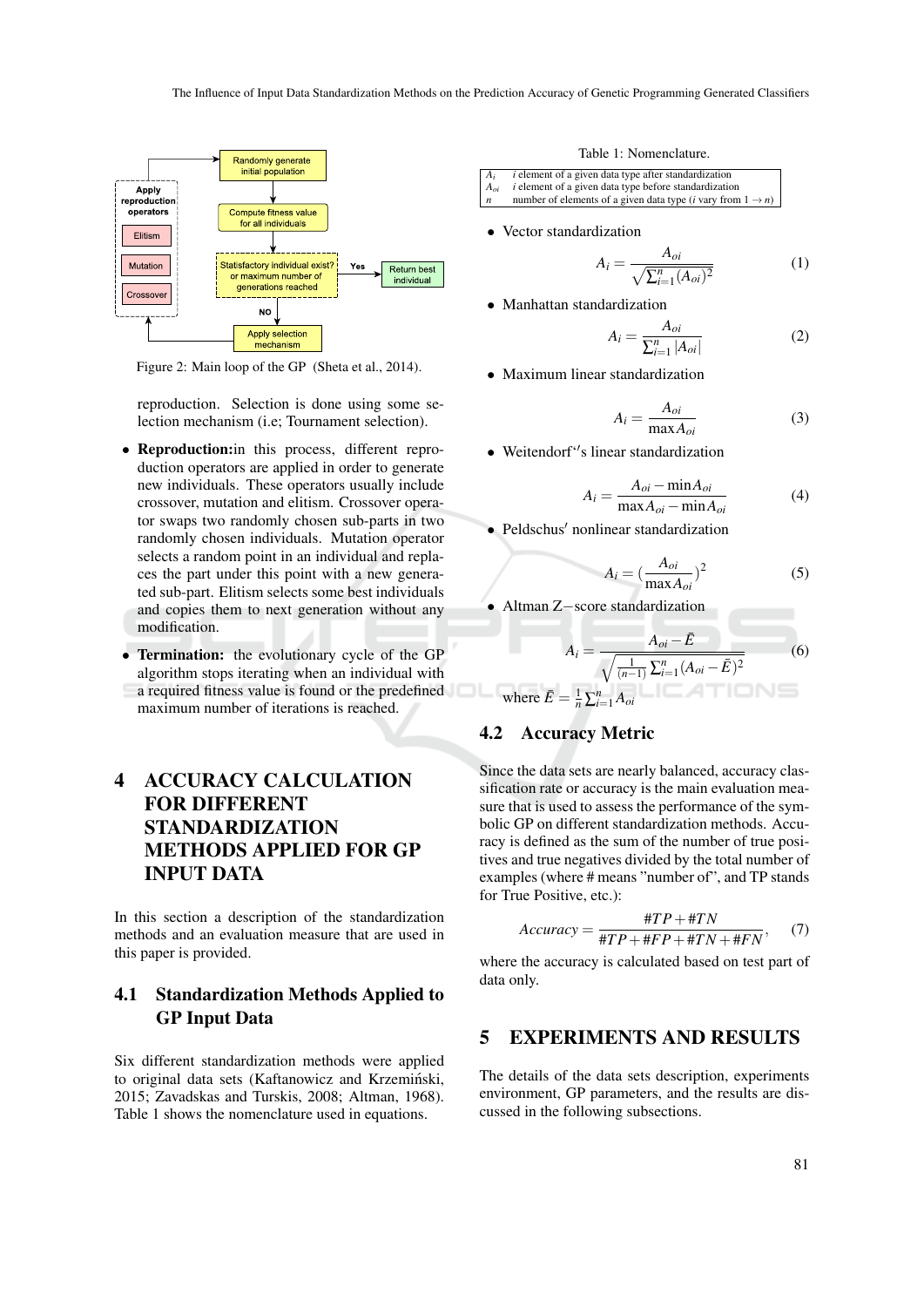#### 5.1 Data Sets Description

To study the effect of input data standardization methods on GP, 10 binary and nearly balanced data sets were obtained from the University of California at Irvine (UCI) machine learning repository (Dheeru and Karra Taniskidou, 2017). These data sets were selected as they have varying characteristics, in order to study the effect of the standardization methods on GP on different scales of problem complexity. Moreover, some of the data sets (4 out of 10) are considered large data sets, as they have more than 10 features (Beyer et al., 1999; Kanevski et al., 2008). It is worth mentioning that many of these data sets have been used in the literature for testing symbolic GP.

The data sets are described in Table 2 in terms of number of classes, number of features, number of data points, and data set type after removing irreverent features and missing values.

#### 5.2 Experiments Environment

HeuristicLab version 3.3 is used to perform all symbolic GP experiments (Wagner et al., 2014). All experiments are conducted on a PC with Windows 7 Ultimate 64 bit Operating System, an Intel(R) Core(TM) *i*7−4500*U* CPU with 8 GB RAM memory.

As a training and testing methodology, a simple split method is used, where each data set is divided into two parts with ratio 65% : 35% for training and testing respectively. In order to obtain statistically meaningful result, each experiment is repeated 30 times independently, then the average of the results and the standard deviation are reported.

Regarding the GP parameters which were used throughout all the experiments in this paper, they are listed in Table 3. These parameters were determined empirically through trial runs.

#### 5.3 Results

In this paper, all experiments are concerned with applying GP on 10 different data sets and using six different standardization methods. The experiments are divided into three scenarios according to the population size and the maximum generations parameters of GP. In the first scenario, the population size and maximum generation are set to 50 and 100 respectively. In the second scenario, the population size and maximum generation are changed to 100 and 200 respectively. The population size and maximum generation are modified to 200 and 500 respectively in the third scenario. The details of all scenarios are given in the following

#### Scenario I

Table 4 shows the average accuracy and standard deviation for GP based on six different data standardization methods when the population size is 50 and maximum generation is 100. It is noticeable that the results of GP based on standardization methods show higher accuracy and smaller standard deviation values for most of the data sets (nine out of ten) than without standardization which supports the stability and robustness of GP based on standardization methods. It is clear that, there is a significance difference in average accuracy when using the standardization methods. Moreover, the accuracy decreases when using Manhattan and Z-score methods.

Rank test was used to provide an overall summary for the influence of different standardization methods on GP. It is used to rank the different standardization methods applied to 10 data sets. Table 5 shows the results of the rank test. It shows that the GP based on Min-Max obtains the best rank (lower is better). This confirms the ability of the GP based on Min-Max to obtain better accuracy with less number of iterations.

#### Scenario II

Table 6 shows the average accuracy and standard deviation for GP based on six different data standardization methods when the population size is 100 and maximum generation is 200. It is noticeable that the the results of GP based on standardization methods show higher accuracy and smaller standard deviation values for most of the data sets (eight out of ten), which supports the stability and robustness of GP based on standardization methods. It is clear that, the effect of standardization methods on GP was reduced. Moreover, the accuracy decreases when using Manhattan and Z-score.

Rank test was used to provide an overall summary for the influence of different standardization methods on GP. It is used to rank the different standardization methods applied to 10 data sets. Table 7 shows the results of the rank test. It shows that the GP based on Vector obtains the best rank (lower is better). This confirms the ability of the GP based on Vector to obtain better accuracy with less number of iterations.

#### Scenario III

Table 8 shows the average accuracy and standard deviation for GP based on six different data standardization methods when the population size is 200 and maximum generation is 500. It is clear that, the effect of standardization methods on GP is not noticeable.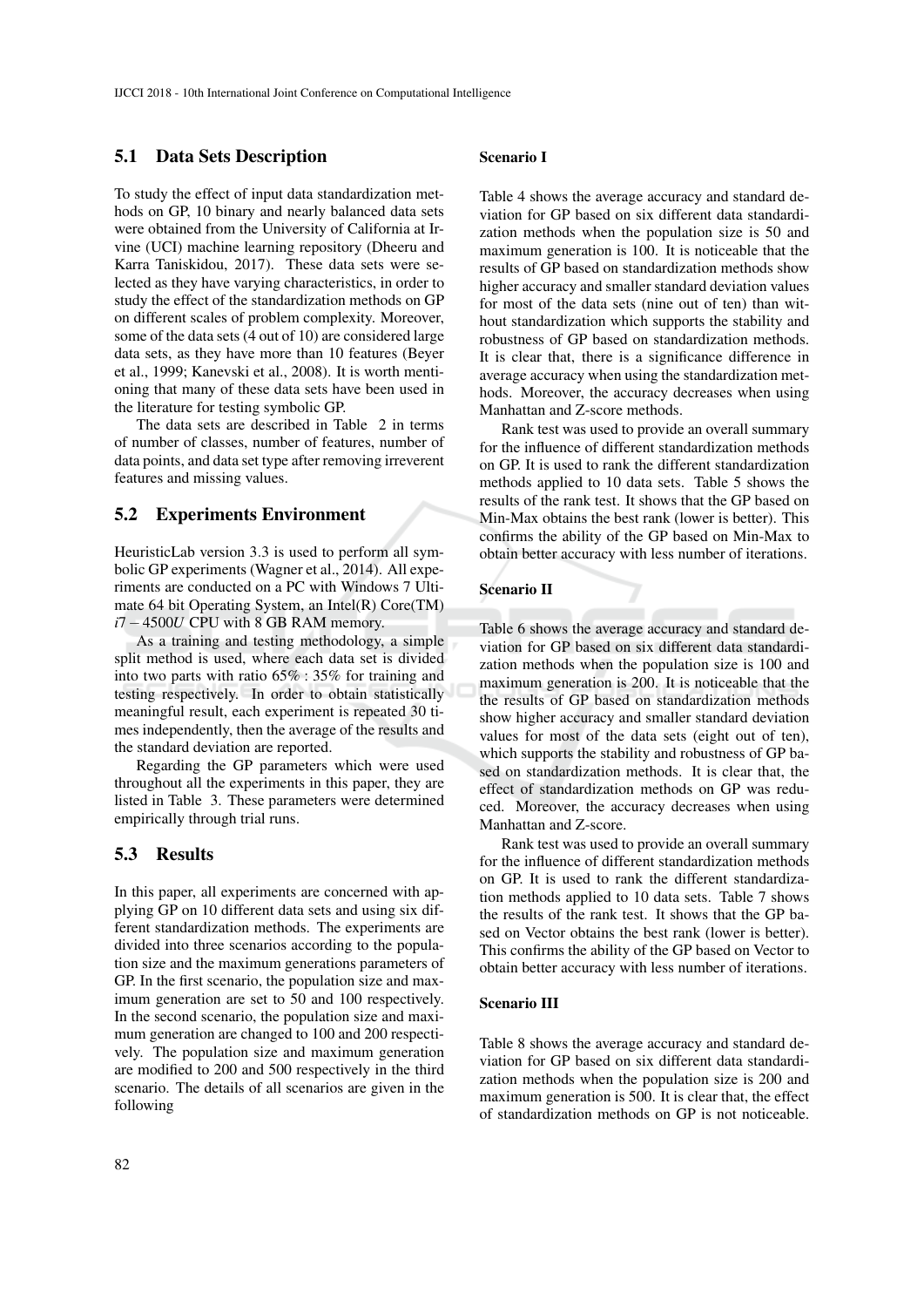| Dataset                                 | No. of classes | No. of features | No. of data points | No. of objects in each class | Dataset Type               |
|-----------------------------------------|----------------|-----------------|--------------------|------------------------------|----------------------------|
| <b>Breast Cancer Wisconsin</b>          |                |                 | 683                | 444-239                      | Integer                    |
| Ionosphere                              |                | 34              | 351                | 255-126                      | Integer, Real              |
| Parkinsons                              |                | 22              | 195                | 147-48                       | Real                       |
| <b>Indian Liver Patient</b>             |                | 8               | 583                | 416-167                      | Integer, Real              |
| <b>Blood Transfusion Service Center</b> |                |                 | 748                | 570-178                      | Real                       |
| Haberman's Survival                     |                |                 | 306                | 255-81                       | Integer                    |
| Mammographic Mass                       |                |                 | 830                | 427-403                      | Integer                    |
| <b>MONK</b> 's Problems                 |                | h               | 432                | 228-204                      | Categorical                |
| <b>Connectionist Bench</b>              |                | 60              | 208                | 111-97                       | Real                       |
| Australian Credit Approval              |                | 14              | 690                | 383-307                      | Categorical, Integer, Real |

Table 2: List of used data sets.

|  | Table 3: GP Parameters. |
|--|-------------------------|
|--|-------------------------|

| <b>GP</b> Parameter                     | Value                                                                                                                                                           |
|-----------------------------------------|-----------------------------------------------------------------------------------------------------------------------------------------------------------------|
| Elites                                  |                                                                                                                                                                 |
| Population Size                         | 50, 100, 200                                                                                                                                                    |
| Maximum Generations                     | 100, 200, 500                                                                                                                                                   |
| <b>Mutation Probability</b>             | 15%                                                                                                                                                             |
| Internal Crossover Point Probability    | 90%                                                                                                                                                             |
| Maximum Symbolic Expression Tree Depth  | 15                                                                                                                                                              |
| Maximum Symbolic Expression Tree Length | -15                                                                                                                                                             |
| <b>Solution Creator</b>                 | Probabilistic Tree Creator                                                                                                                                      |
| <b>Parent Selection Method</b>          | Tournament selection, size 5                                                                                                                                    |
| Symbolic Expression Tree Grammar        | Addition, Subtraction, Multiplication, Division, Sine, Cosine, Tangent, Exponential, Logarithm,<br>Root, Power, GreaterThan, LessThan, And, Or, Not, IfThenElse |

Table 4: Accuracy results of different standardization methods for scenario I (Population size=50, Maximum generations=100).

| Dataset                                 | Maximum         | Manhattan       | Min-Max         | Peldschus         | Vector          | Z-score           | Original        |
|-----------------------------------------|-----------------|-----------------|-----------------|-------------------|-----------------|-------------------|-----------------|
| <b>Breast Cancer Wisconsin</b>          | $0.934 + 0.028$ | $0.912 + 0.026$ | $0.939 + 0.019$ | $0.923 + 0.027$   | $0.938 + 0.023$ | $0.931 \pm 0.016$ | $0.928 + 0.019$ |
| Ionosphere                              | $0.763 + 0.071$ | $0.708 + 0.117$ | $0.778 + 0.063$ | $0.789 + 0.037$   | $0.745 + 0.062$ | $0.768 + 0.057$   | $0.730 + 0.124$ |
| Parkinsons                              | $0.872 + 0.036$ | $0.791 + 0.115$ | $0.836 + 0.017$ | $0.819 + 0.029$   | $0.804 + 0.045$ | $0.769 + 0.069$   | $0.784 + 0.068$ |
| Indian Liver Patient                    | $0.657 + 0.115$ | $0.542 + 0.200$ | $0.677 + 0.104$ | $0.701 + 0.020$   | $0.701 + 0.020$ | $0.694 + 0.037$   | $0.704 + 0.032$ |
| <b>Blood Transfusion Service Center</b> | $0.760 + 0.007$ | $0.501 + 0.255$ | $0.728 + 0.109$ | $0.703 + 0.142$   | $0.755 + 0.009$ | $0.700 + 0.081$   | $0.742 + 0.070$ |
| Haberman's Survival                     | $0.737 + 0.011$ | $0.542 + 0.235$ | $0.613 + 0.197$ | $0.550 + 0.228$   | $0.705 + 0.077$ | $0.683 + 0.145$   | $0.502 + 0.247$ |
| Mammographic Mass                       | $0.794 + 0.010$ | $0.776 + 0.057$ | $0.781 + 0.016$ | $0.760 \pm 0.013$ | $0.805 + 0.014$ | $0.831 + 0.028$   | $0.830 + 0.011$ |
| <b>MONK</b> 's Problems                 | $0.855 + 0.069$ | $0.732 + 0.180$ | $0.812 + 0.060$ | $0.821 + 0.137$   | $0.738 + 0.116$ | $0.790 + 0.049$   | $0.526 + 0.176$ |
| <b>Connectionist Bench</b>              | $0.668 + 0.053$ | $0.644 + 0.097$ | $0.726 + 0.041$ | $0.614 + 0.070$   | $0.609 + 0.068$ | $0.562 + 0.063$   | $0.685 + 0.066$ |
| Australian Credit Approval              | $0.818 + 0.008$ | $0.841 + 0.076$ | $0.858 + 0.006$ | $0.884 + 0.002$   | $0.839 + 0.054$ | $0.852 \pm 0.036$ | $0.856 + 0.048$ |

(The best values are marked in bold)

Table 5: Ranks for different standardization methods for scenario I (Population size=50, Maximum generations=100).

| Dataset                                 | Maximum | Manhattan | Min-Max | Peldschus | Vector | Z-score | Original |
|-----------------------------------------|---------|-----------|---------|-----------|--------|---------|----------|
| <b>Breast Cancer Wisconsin</b>          |         |           |         |           |        |         |          |
| Ionosphere                              |         |           |         |           |        |         |          |
| Parkinsons                              |         |           |         |           |        |         |          |
| Indian Liver Patient                    |         |           |         |           |        |         |          |
| <b>Blood Transfusion Service Center</b> |         |           |         |           |        |         |          |
| Haberman's Survival                     |         |           |         |           |        |         |          |
| Mammographic Mass                       |         |           |         |           |        |         |          |
| MONK's Problems                         |         |           |         |           |        |         |          |
| <b>Connectionist Bench</b>              |         |           |         |           |        |         |          |
| Australian Credit Approval              |         |           |         |           |        |         |          |
| <b>Rank sum</b>                         |         | 60        | 29      | 38        | 37     |         | 42       |

Also, using the Manhattan and Z-score standardization methods does not improve the accuracy of GP. Moreover, the accuracy decreases when using Manhattan and Z-score.

Rank test was used to provide an overall summary for the influence of different standardization methods on GP. It is used to rank the different standardization methods applied to 10 data sets. Table 9 shows the results of the rank test. It shows that the GP based on Vector obtains the best rank (lower is better). This confirms the ability of the GP based on Vector to obtain better accuracy with less number of iterations.

Overall, the results showed that the GP based on Vector and Min-max standardization methods are the best. This confirms the ability of the GP based on Vector and Min-Max to obtain better accuracy with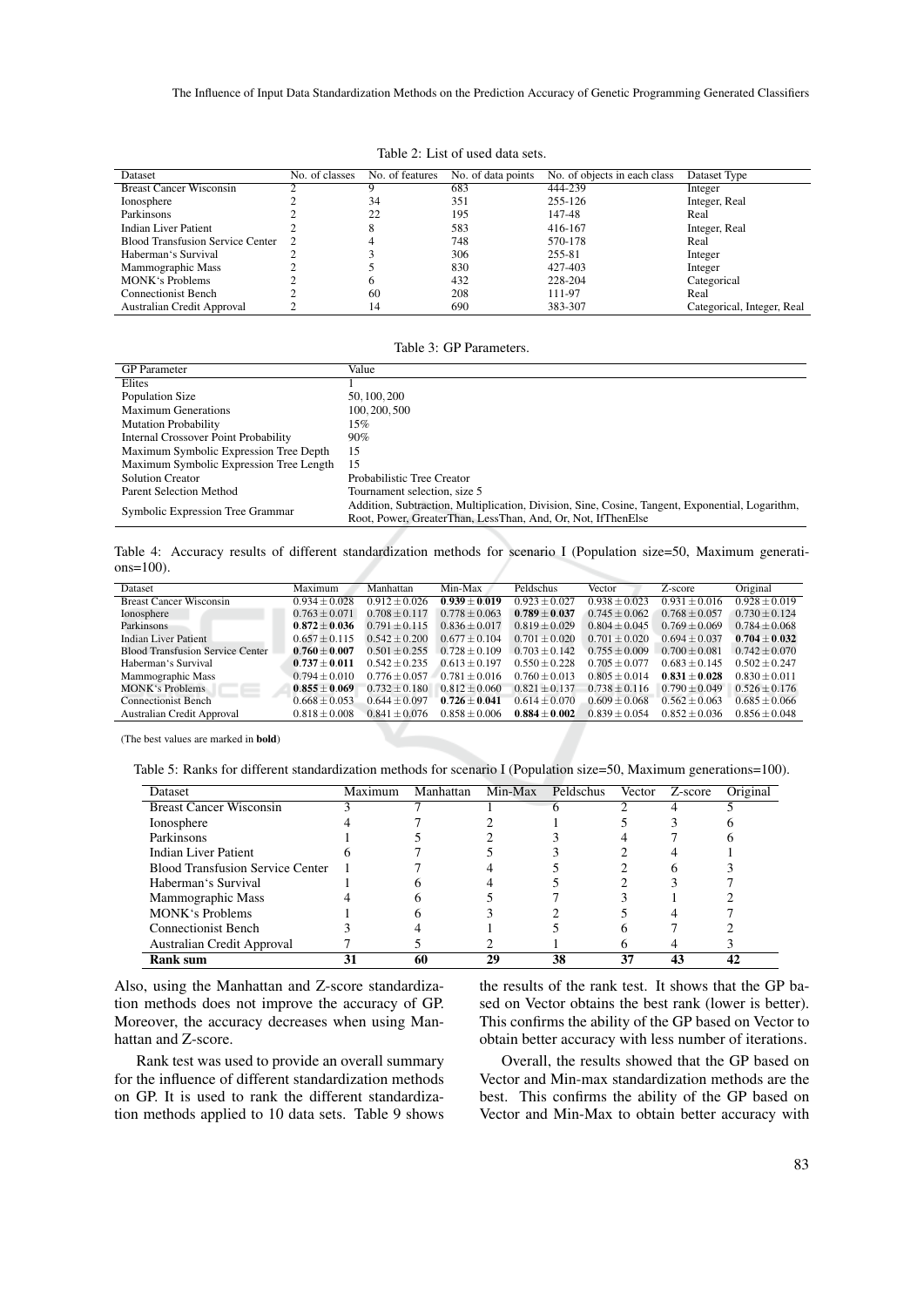Table 6: Accuracy results of different standardization methods for scenario II (Population size=100, Maximum generations=200).

| Dataset                                 | Maximum         | Manhattan       | Min-Max         | Peldschus       | Vector          | Z-score         | Original        |
|-----------------------------------------|-----------------|-----------------|-----------------|-----------------|-----------------|-----------------|-----------------|
| <b>Breast Cancer Wisconsin</b>          | $0.954 + 0.015$ | $0.925 + 0.020$ | $0.946 + 0.029$ | $0.956 + 0.027$ | $0.939 + 0.023$ | $0.935 + 0.024$ | $0.936 + 0.021$ |
| Ionosphere                              | $0.813 + 0.051$ | $0.776 + 0.069$ | $0.814 + 0.052$ | $0.594 + 0.320$ | $0.682 + 0.176$ | $0.789 + 0.111$ | $0.749 + 0.196$ |
| Parkinsons                              | $0.807 + 0.013$ | $0.810 + 0.031$ | $0.787 + 0.023$ | $0.851 + 0.048$ | $0.848 + 0.033$ | $0.801 + 0.078$ | $0.834 + 0.033$ |
| Indian Liver Patient                    | $0.677 + 0.029$ | $0.667 + 0.092$ | $0.704 + 0.064$ | $0.685 + 0.027$ | $0.693 + 0.035$ | $0.692 + 0.054$ | $0.711 + 0.014$ |
| <b>Blood Transfusion Service Center</b> | $0.767 + 0.013$ | $0.690 + 0.160$ | $0.693 + 0.156$ | $0.733 + 0.112$ | $0.747 + 0.009$ | $0.675 + 0.099$ | $0.733 + 0.093$ |
| Haberman's Survival                     | $0.721 + 0.032$ | $0.735 + 0.095$ | $0.730 + 0.015$ | $0.668 + 0.081$ | $0.754 + 0.014$ | $0.704 + 0.120$ | $0.706 + 0.129$ |
| Mammographic Mass                       | $0.826 + 0.014$ | $0.777 + 0.027$ | $0.802 + 0.013$ | $0.789 + 0.027$ | $0.776 + 0.021$ | $0.814 + 0.009$ | $0.784 + 0.032$ |
| MONK's Problems                         | $0.860 + 0.099$ | $0.776 + 0.128$ | $0.835 + 0.100$ | $0.911 + 0.077$ | $0.866 + 0.076$ | $0.812 + 0.066$ | $0.722 + 0.187$ |
| <b>Connectionist Bench</b>              | $0.677 + 0.024$ | $0.657 + 0.071$ | $0.708 + 0.070$ | $0.726 + 0.075$ | $0.728 + 0.072$ | $0.579 + 0.087$ | $0.741 + 0.051$ |
| Australian Credit Approval              | $0.830 + 0.007$ | $0.848 + 0.010$ | $0.854 + 0.004$ | $0.884 + 0.007$ | $0.866 + 0.015$ | $0.849 + 0.007$ | $0.845 + 0.008$ |
|                                         |                 |                 |                 |                 |                 |                 |                 |

(The best values are marked in bold)

Table 7: Summarization of ranks for different standardization methods for scenario II (Population size=100, Maximum generations=200).

| Dataset                                 | Maximum | Manhattan | Min-Max | Peldschus | <b>Vector</b> | Z-score | Original |
|-----------------------------------------|---------|-----------|---------|-----------|---------------|---------|----------|
| <b>Breast Cancer Wisconsin</b>          |         |           |         |           |               |         |          |
| Ionosphere                              |         |           |         |           |               |         |          |
| Parkinsons                              |         |           |         |           |               |         |          |
| Indian Liver Patient                    |         |           |         |           |               |         |          |
| <b>Blood Transfusion Service Center</b> |         |           |         |           |               |         |          |
| Haberman's Survival                     |         |           |         |           |               |         |          |
| Mammographic Mass                       |         |           |         |           |               |         |          |
| <b>MONK</b> 's Problems                 |         |           |         |           |               |         |          |
| Connectionist Bench                     |         |           |         |           |               |         |          |
| Australian Credit Approval              |         |           |         |           |               |         |          |
| <b>Rank sum</b>                         | 36      | 54        | 35      | 33        | 31            | 50      |          |

Table 8: Accuracy results of different standardization methods for scenario III (Population Size=200, Maximum Generations=500).

| Dataset                                 | Maximum         | Manhattan         | Min-Max           | Peldschus         | Vector            | Z-score         | Original        |
|-----------------------------------------|-----------------|-------------------|-------------------|-------------------|-------------------|-----------------|-----------------|
| <b>Breast Cancer Wisconsin</b>          | $0.941 + 0.021$ | $0.928 + 0.022$   | $0.950 + 0.018$   | $0.940 + 0.007$   | $0.960 + 0.019$   | $0.938 + 0.032$ | $0.939 + 0.022$ |
| Ionosphere                              | $0.846 + 0.043$ | $0.826 + 0.024$   | $0.820 + 0.043$   | $0.792 \pm 0.045$ | $0.792 \pm 0.038$ | $0.755 + 0.204$ | $0.836 + 0.120$ |
| Parkinsons                              | $0.841 + 0.020$ | $0.851 + 0.023$   | $0.869 + 0.035$   | $0.851 + 0.037$   | $0.852 + 0.026$   | $0.841 + 0.050$ | $0.852 + 0.035$ |
| <b>Indian Liver Patient</b>             | $0.693 + 0.028$ | $0.686 + 0.079$   | $0.722 + 0.010$   | $0.701 + 0.014$   | $0.692 + 0.029$   | $0.695 + 0.034$ | $0.707 + 0.028$ |
| <b>Blood Transfusion Service Center</b> | $0.776 + 0.013$ | $0.750 \pm 0.053$ | $0.750 + 0.023$   | $0.760 + 0.030$   | $0.763 + 0.025$   | $0.740 + 0.058$ | $0.753 + 0.047$ |
| Haberman's Survival                     | $0.736 + 0.014$ | $0.748 + 0.016$   | $0.731 + 0.017$   | $0.707 + 0.065$   | $0.757 + 0.012$   | $0.750 + 0.018$ | $0.725 + 0.024$ |
| Mammographic Mass                       | $0.802 + 0.019$ | $0.808 + 0.014$   | $0.822 + 0.023$   | $0.782 + 0.029$   | $0.829 + 0.015$   | $0.789 + 0.020$ | $0.827 + 0.013$ |
| MONK's Problems                         | $0.913 + 0.095$ | $0.822 + 0.081$   | $0.905 + 0.071$   | $0.936 + 0.073$   | $0.853 + 0.089$   | $0.845 + 0.095$ | $0.912 + 0.070$ |
| <b>Connectionist Bench</b>              | $0.716 + 0.035$ | $0.709 + 0.085$   | $0.716 \pm 0.046$ | $0.730 + 0.083$   | $0.764 + 0.035$   | $0.638 + 0.067$ | $0.730 + 0.030$ |
| Australian Credit Approval              | $0.854 + 0.026$ | $0.847 + 0.006$   | $0.875 + 0.009$   | $0.855 + 0.006$   | $0.852 \pm 0.010$ | $0.851 + 0.010$ | $0.840 + 0.005$ |

(The best values are marked in bold)

Table 9: Summarization of ranks for different standardization methods for scenario III (PopulationSize=200, MaximumGenerations=500).

| <b>Dataset</b>                          | Maximum | Manhattan | Min-Max | Peldschus | Vector | Z-score | Original |
|-----------------------------------------|---------|-----------|---------|-----------|--------|---------|----------|
| <b>Breast Cancer Wisconsin</b>          |         |           |         |           |        |         |          |
| Ionosphere                              |         |           |         |           |        |         |          |
| Parkinsons                              |         |           |         |           |        |         |          |
| <b>Indian Liver Patient</b>             |         |           |         |           |        |         |          |
| <b>Blood Transfusion Service Center</b> |         |           |         |           |        |         |          |
| Haberman's Survival                     |         |           |         |           |        |         |          |
| Mammographic Mass                       |         |           |         |           |        |         |          |
| <b>MONK</b> 's Problems                 |         |           |         |           |        |         |          |
| Connectionist Bench                     |         |           |         |           |        |         |          |
| Australian Credit Approval              |         |           |         |           |        |         |          |
| Rank sum                                | 35      | 54        | 32      |           | 29     |         | 33       |

fewer number of iterations. As a conclusion, The factors that influence the performance of GP at lower population size and lower maximum number of generations are the size of the data set and standardization method. Also, GP requires more iterations and larger population size if no standardization method was applied.